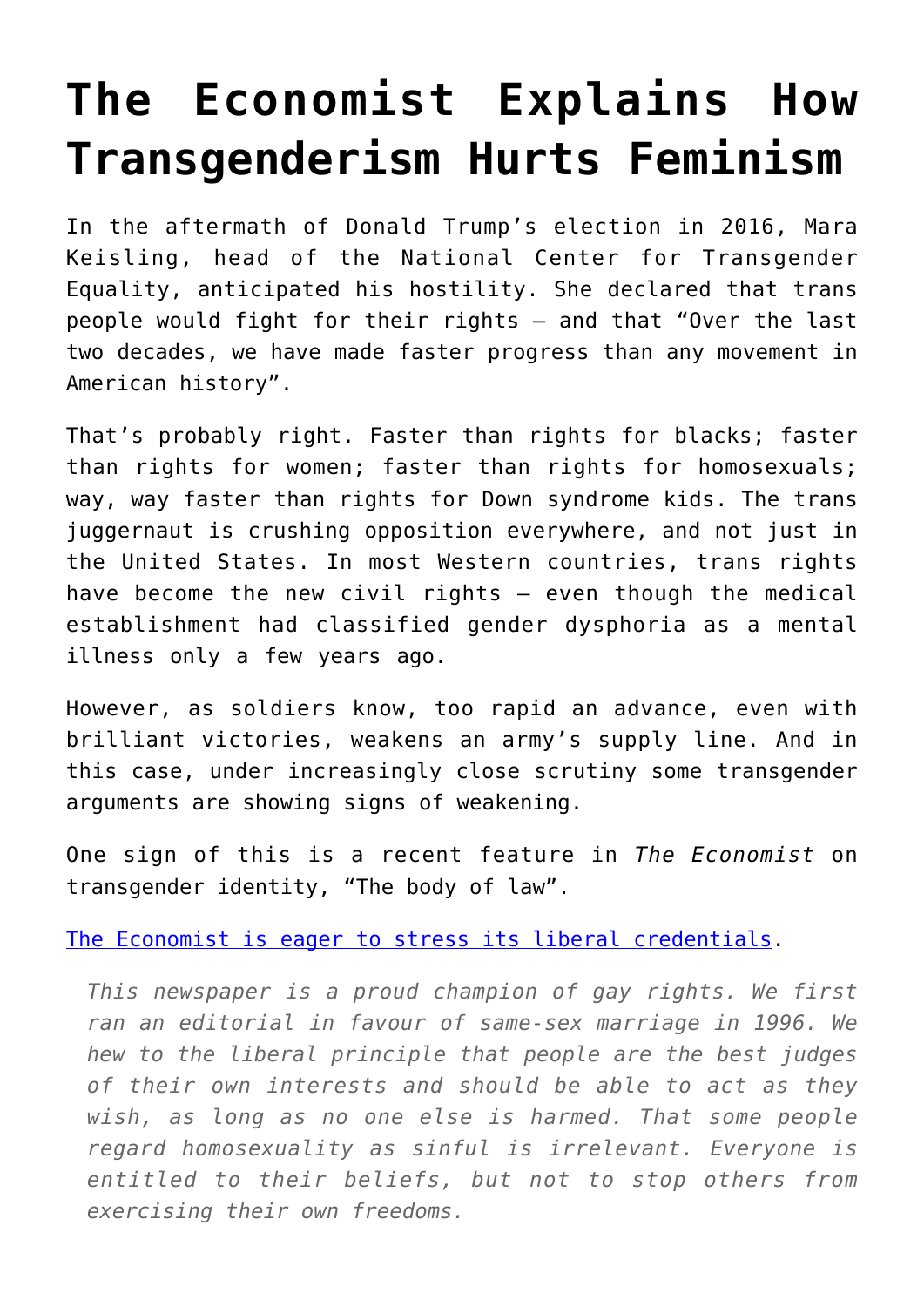So far, so good. Of course *The Economist* will support our cause, a trans reader might think. What business is it of yours if I want to change my gender?

But surprisingly, after opening with some bland words of encouragement, *The Economist*expresses strong scepticism of transgenderism as an ideology, as a medical condition, and as a political movement. "The state should also resist the impulse to make trans people's legal status a matter of personal definition, as Britain is considering. The state needs to be involved for the liberal reason that the welfare gains of self-id for trans people should be balanced against the potential harm to others."

Earlier in the year *The Economist* hosted [a symposium on](https://www.economist.com/transgender) [transgenderism](https://www.economist.com/transgender) – and a number of the contributions were bitterly hostile.

Feminists argued that the movement for trans rights penalises women. For cis-women (natal females), it amounts to a colonial invasion. For decades feminists have struggled for affirmative action to help them break the glass ceiling. And then transwomen (natal males) take advantage of those gains in business or sport.

Instead of doing away with the shackles of sexual stereotypes, transgenderism locks them even tighter, feminists complain. If a cis-boy plays with dolls, he must be a potential transwoman; if a cis-girl climbs trees, she must be a potential trans-male. As **Sarah Ditum** contended in the symposium:

*There is a word for a situation where women talking about female bodies is considered impermissibly antisocial, where describing the consequences of sexism for women is systematically impeded, where resources for women are redistributed to male users while resources for men are left in male hands, and where "male" and "female" are rigidly associated with masculinity and femininity. That word is not*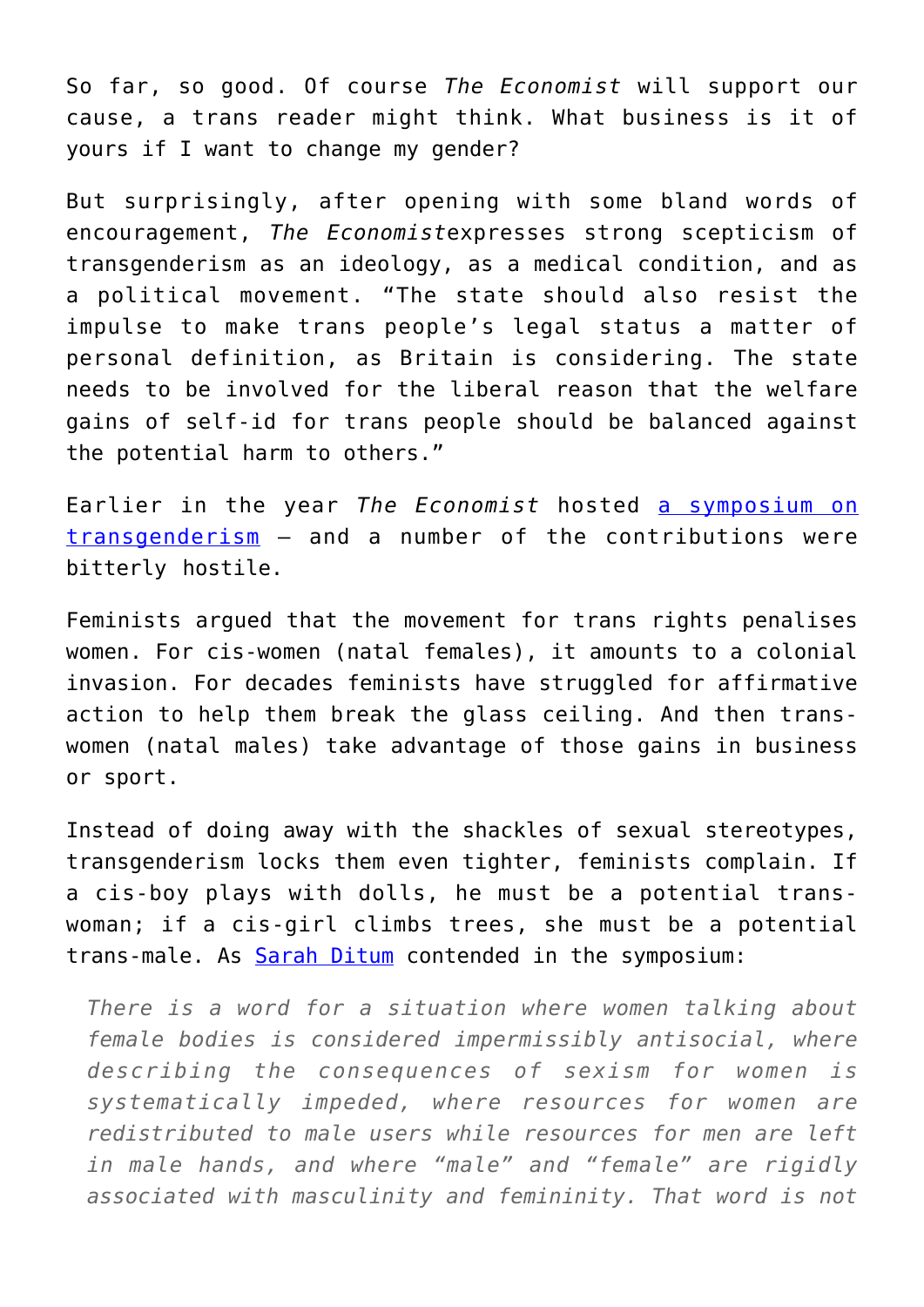*"progressive", "liberal" or any of the other terms usually associated with trans activism. The word is misogyny. Trans rights should not come at the cost of women's fragile gains.* 

And as another feminist, [Kathleen Stock, a lesbian](https://www.economist.com/open-future/2018/07/06/changing-the-concept-of-woman-will-cause-unintended-harms) [philosopher,](https://www.economist.com/open-future/2018/07/06/changing-the-concept-of-woman-will-cause-unintended-harms) argued, the very concept of "female" is in danger of melting away under the sun of transgenderism. To be female is a particular kind of lived experience. It is not just a label which can be stuck on anyone.

*The category "female" is also important for understanding the particular challenges its members face, as such. These include a heightened vulnerability to rape, sexual assault, voyeurism and exhibitionism; to sexual harassment; to domestic violence; to certain cancers; to anorexia and selfharm; and so on. If self-declared trans women are included in statistics, understanding will be hampered. A male's selfidentification into the category of "female" or "women" doesn't automatically bring on susceptibility to these harms; nor does a female's self-identification out of those categories lessen it. In a sexist world which often disadvantages females, as such, we need good data*

[In its feature story,](https://www.economist.com/briefing/2018/10/27/transgender-politics-focuses-on-who-determines-someones-gender) *[The Economist](https://www.economist.com/briefing/2018/10/27/transgender-politics-focuses-on-who-determines-someones-gender)* [focuses](https://www.economist.com/briefing/2018/10/27/transgender-politics-focuses-on-who-determines-someones-gender) on the harms to children and to women which are possible outcomes of a laws which permit people to self-identify their gender.

For instance, the number of children who are being treated for gender dysphoria and who are being encouraged to change their gender is skyrocketing. But where is the evidence that this is the correct solution? Could it be a mental disorder? "At least 13% of [British children at a leading gender dysphoria clinic] have an autistic-spectrum disorder, compared with 1% in the population. This can lead to obsessive, rigid thinking about social categories. Around 40% are depressed."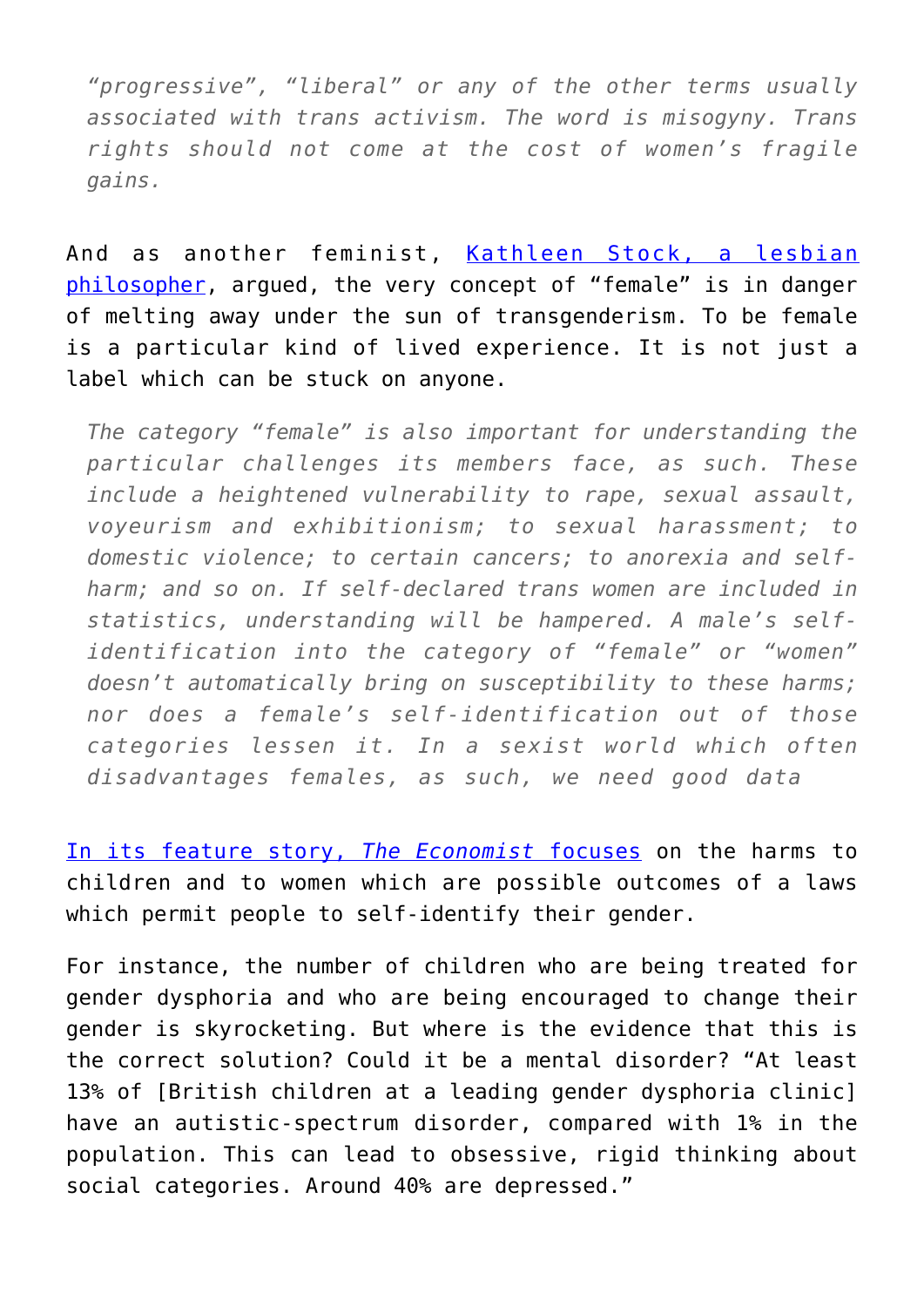But parents are so anxious to help their children that they push clinicians to provide gender-affirmative treatment, moaning that they would "rather have a live daughter than a dead son". "Advocacy groups commonly say that children asked to wait are likely to kill themselves," notes *The Economist.* "There is little or no evidence for this."

And it politely rubbishes a highly-publicised statement from the American Academy of Paediatrics backing gender affirmation. "The scientific papers it cites to justify its position either recommend waiting … or refer to gay people rather than children who think they belong to the other sex. A dozen or so studies suggest that well over half of trans children later identify with their biological sex after all."

*The Economist* also concludes that arguments that women will not be threatened by trans-women (natal males) do not hold water. Women fighting to keep trans-women (natal males) out of their bathrooms are right:

*Society has devised rules to protect women and children from the harm caused by men. British prisons contain 20 times more men than women; their offences are more serious, their sentences longer and they are many times more likely to harm women than women are to harm other women. The #MeToo campaign has highlighted American surveys suggesting that one in five women will be raped and that less than a third of rapes and attempted rapes are reported. Only 6% lead to an arrest and only 0.6% to a custodial sentence.* 

Nearly all societies segregate men and women in change rooms and toilets to keep women safe. Of course, most trans-women are not violent. But as *The Economist* points out, "self-id is sure to be exploited by predators. Bitter experience from the Catholic church shows that predatory men will go to great lengths to satisfy their desires. Self-id grants natal males